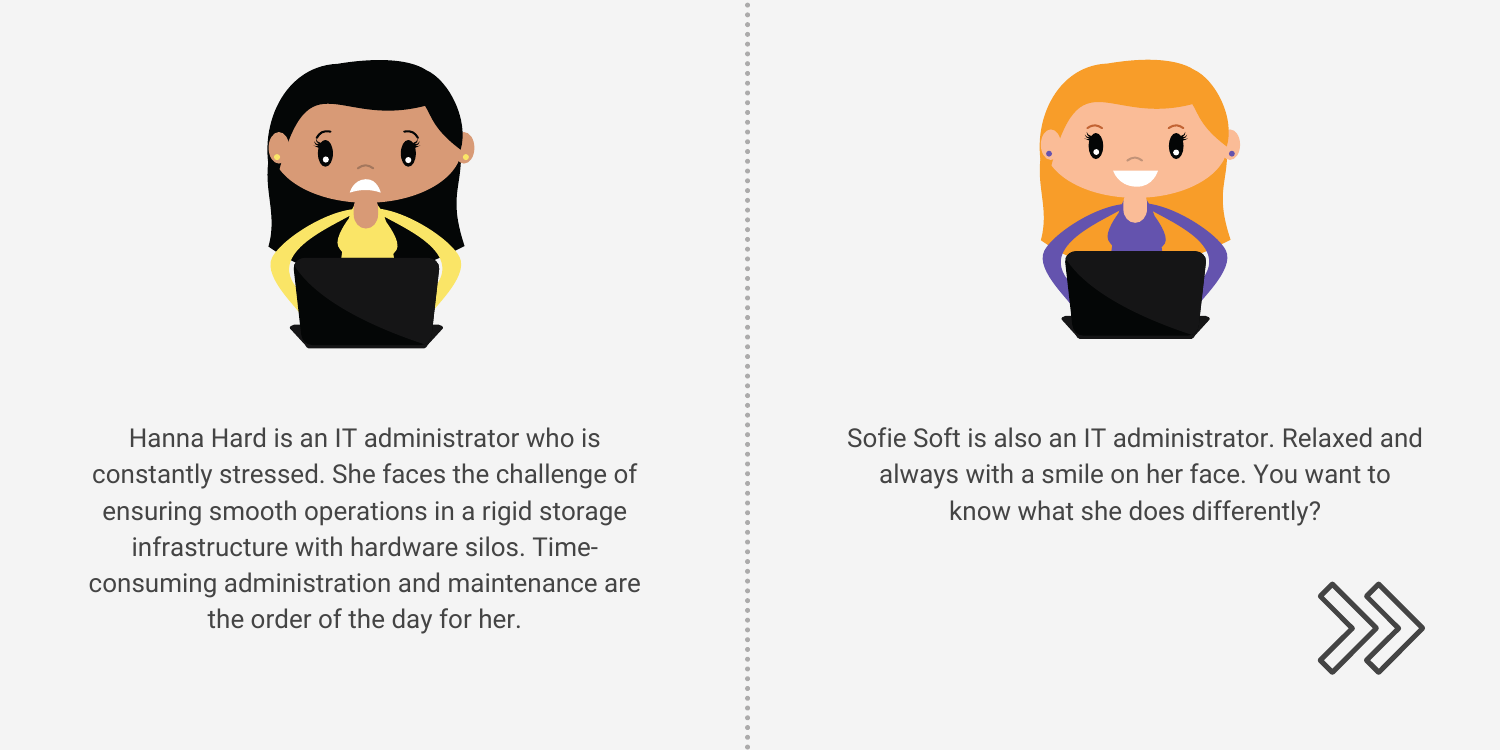Sofie uses a software-based approach. The software is separate from the hardware. This means that software and hardware do not have to be from the same manufacturer. This decoupling allows Sofie to deploy and flexibly control diverse storage systems.





Hanna uses a hardware-based storage infrastructure. Storage operations are tied to the hardware and the vendor. Hanna can only implement new storage system requirements at great expense.

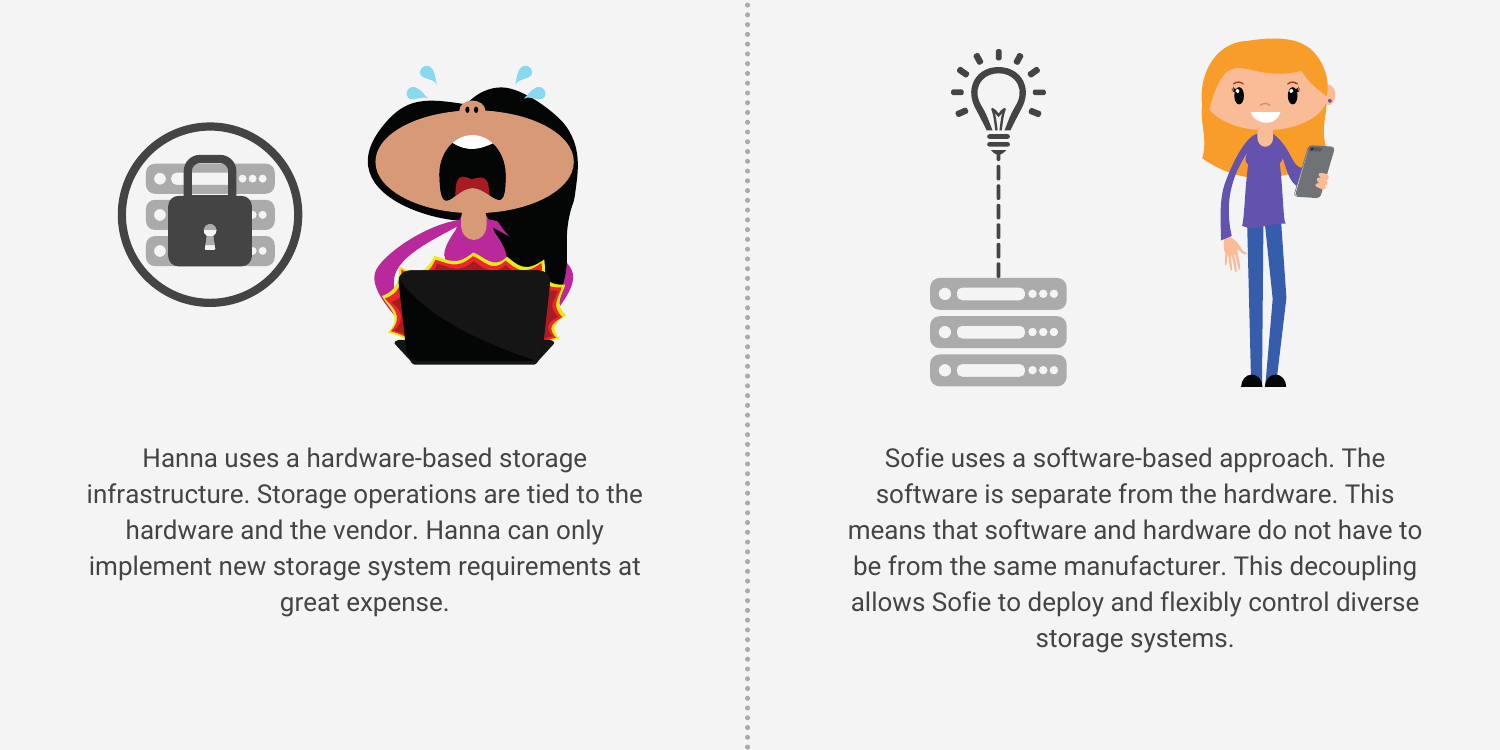With a software layer which spans all hardware, Sofie can combine different hardware components and manage them centrally. She can flexibly choose hardware based on requirements, combining hybrid storage systems and traditional hard disk storage, for example.



Because hardware and software are coupled, silos are created which operate in isolation from each other. As a result, Hanna has to manage her storage systems separately. The IT infrastructure is complex and time-consuming.

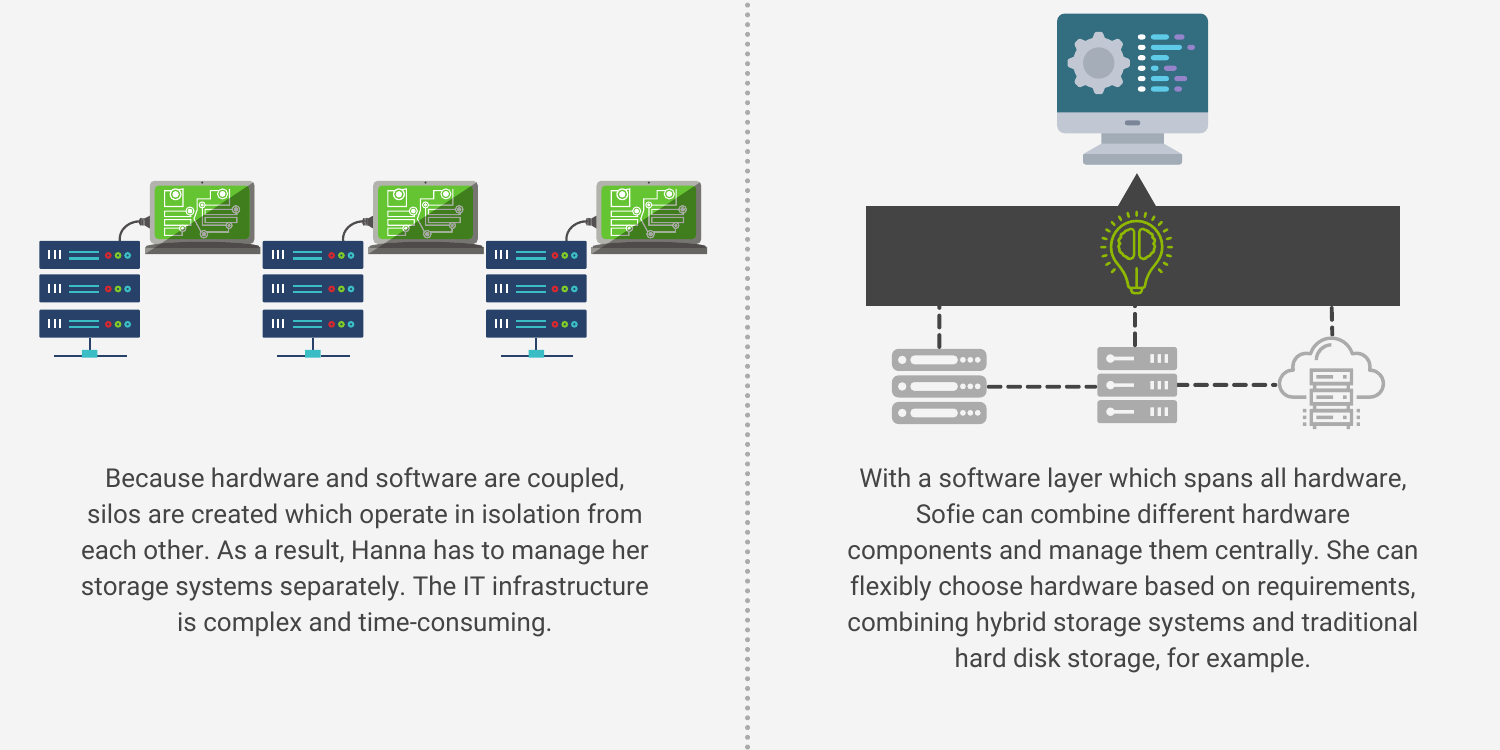Sofie is free to choose her hardware and uses x86 standard storage and servers. These are the most cost-effective for her company. Sofie is flexible in the architecture of the storage infrastructure and can always use the latest technologies and thus work much more efficiently.









By linking hardware and storage functionalities, Hanna is tied to one vendor. She cannot take advantage of new technologies or replace obsolete hardware without facing costly and lengthy migration.

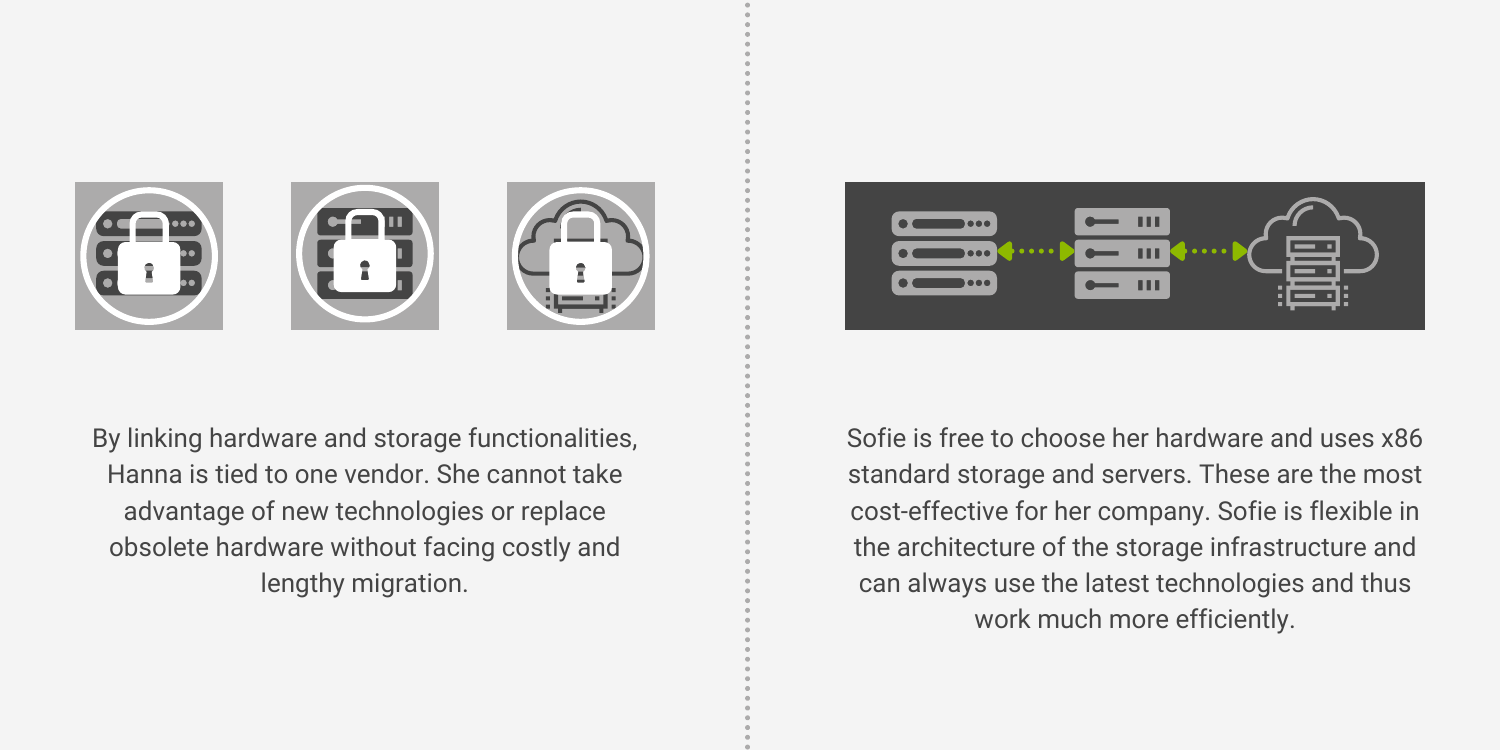Data growth is also a challenge at Sofie's company. However, because Sofie is not dependent on hardware, she can easily scale her storage resources up and down based on demand.



The amount of data in Hanna's company is increasing rapidly. She needs to ensure sufficient storage capacity for years to come. The current storage array has reached its limits. To be able to grow, she needs to buy another system. Because unused archive storage also has to be licensed, high costs are incurred.

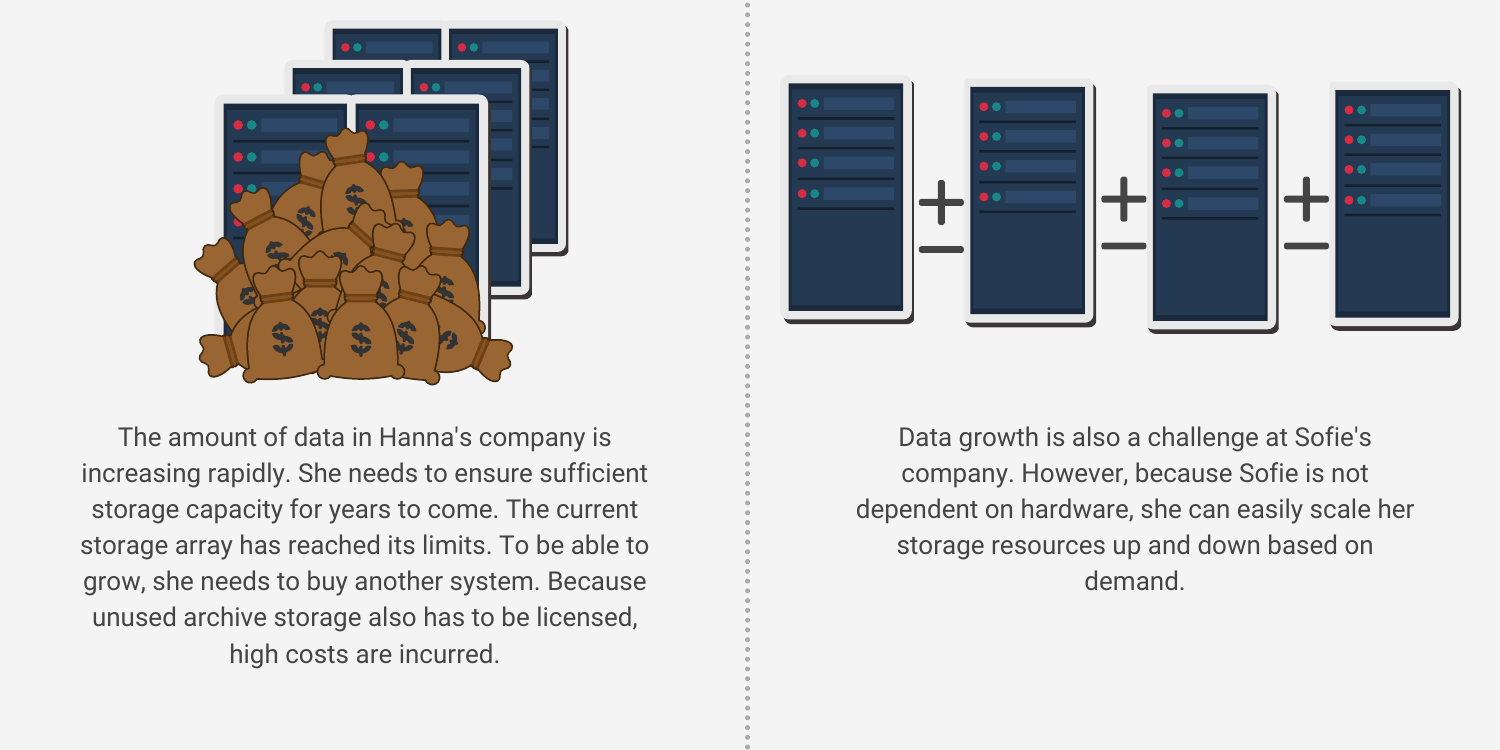With Sofie, the archiving functionality is linked to a software layer which is independent of the storage hardware and technology. The storage layer is thus flexibly replaceable, and migrations can run in the background during operation. Sofie is therefore relaxed about technological changes.





Data growth is also a challenge at Sofie's company. However, because Sofie is not dependent on hardware, she can easily scale her storage resources up and down based on demand.